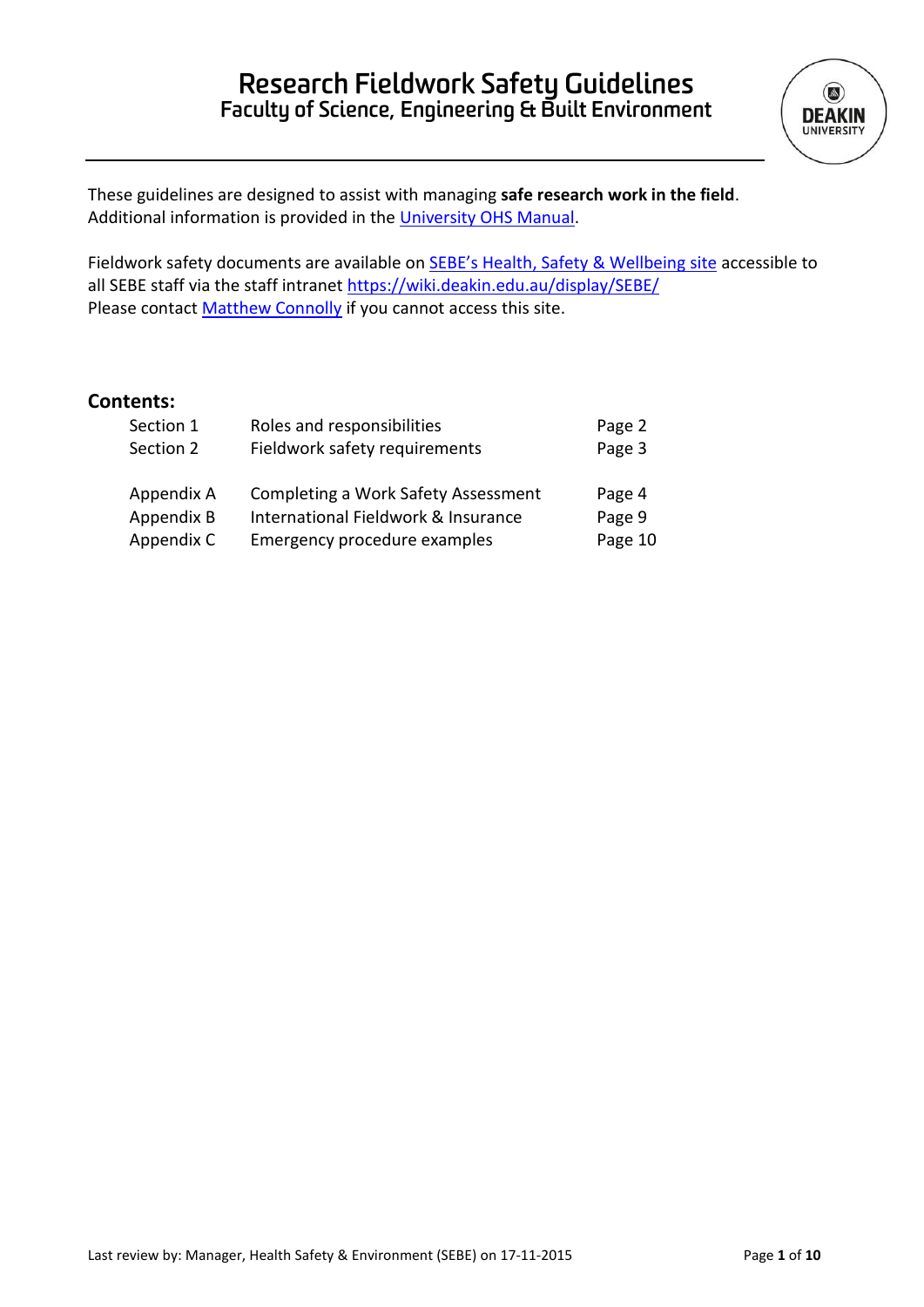# **1 – Roles and Responsibilities**

**Work Supervisor**: the person who directs the work that takes place, and is usually an academic supervisor (research) or Unit Chair (teaching).

Responsible for:

- Completing a risk assessment (Work Safety Assessment or similar) prior to work commencing
- Informing all participants of the risk assessment outcomes and ensuring they are adequately trained in safe work procedures
- Verifying that control measures have been put in place and are adequately controlling the identified hazards

**Work Leader**: the person delegated some responsibility while in the field if the Work Supervisor is not present. In an emergency in the field the Work Leader has the authority to influence or direct the actions of workers involved in the activity. Delegation of duties to the Work Leader does not reduce the responsibility of the Work Supervisor to ensure safe working procedures are in place.

**Participant**: a person directly carrying out work in the field; may be a staff member, student or volunteer. Responsible for:

- Behaving in a manner which in so far as possible promotes their own, and the safety of others
- Providing all the necessary information to the Work Supervisor to enable accurate completion of the risk assessment
- Ensuring the control measures identified in the risk assessment continue to work effectively and are adequately controlling the identified hazards
- Informing the Work Supervisor of any incident, information or result that reduces the validity or effectiveness of the initial risk assessment
- Carrying out work according to any safe work methods developed (including use of correct PPE)

**Fieldwork Safety Officer**: a nominated staff member who has experience in dealing with fieldwork safety matters, but does not necessarily go out into the field. Sign-off by the Fieldwork Safety Officer allows an independent assessment of the work but does not reduce the responsibility of the Work Supervisor.

Burwood – Clorinda Schofield (x17617) Warrnambool – Paul Tinkler (x33527) Waurn Ponds (LES) – Tara Draper (x72719) Waurn ponds (Engineering) – Craig McGill (x73452)

**Duty Officer**: a person not travelling to the field site who acts as a point of contact in case of emergency or reporting-in. Ideally it will be the Work Supervisor if they are not entering the field, but it can be the Fieldwork Safety Officer, another staff member or local contact (e.g. park ranger). A family member can also be used so long as they are willing and able to raise an alarm if needed. Responsible for:

Enacting a rescue plan in cases where workers fail to report back by a designated time

The **University HWS Unit**, **Faculty EHS Manager** and **Technical staff** can provide advice or assistance with fieldwork safety planning and assessment, but this does not reduce the direct responsibility of the Supervisor and Workers to ensure that safe fieldwork procedures are carried out.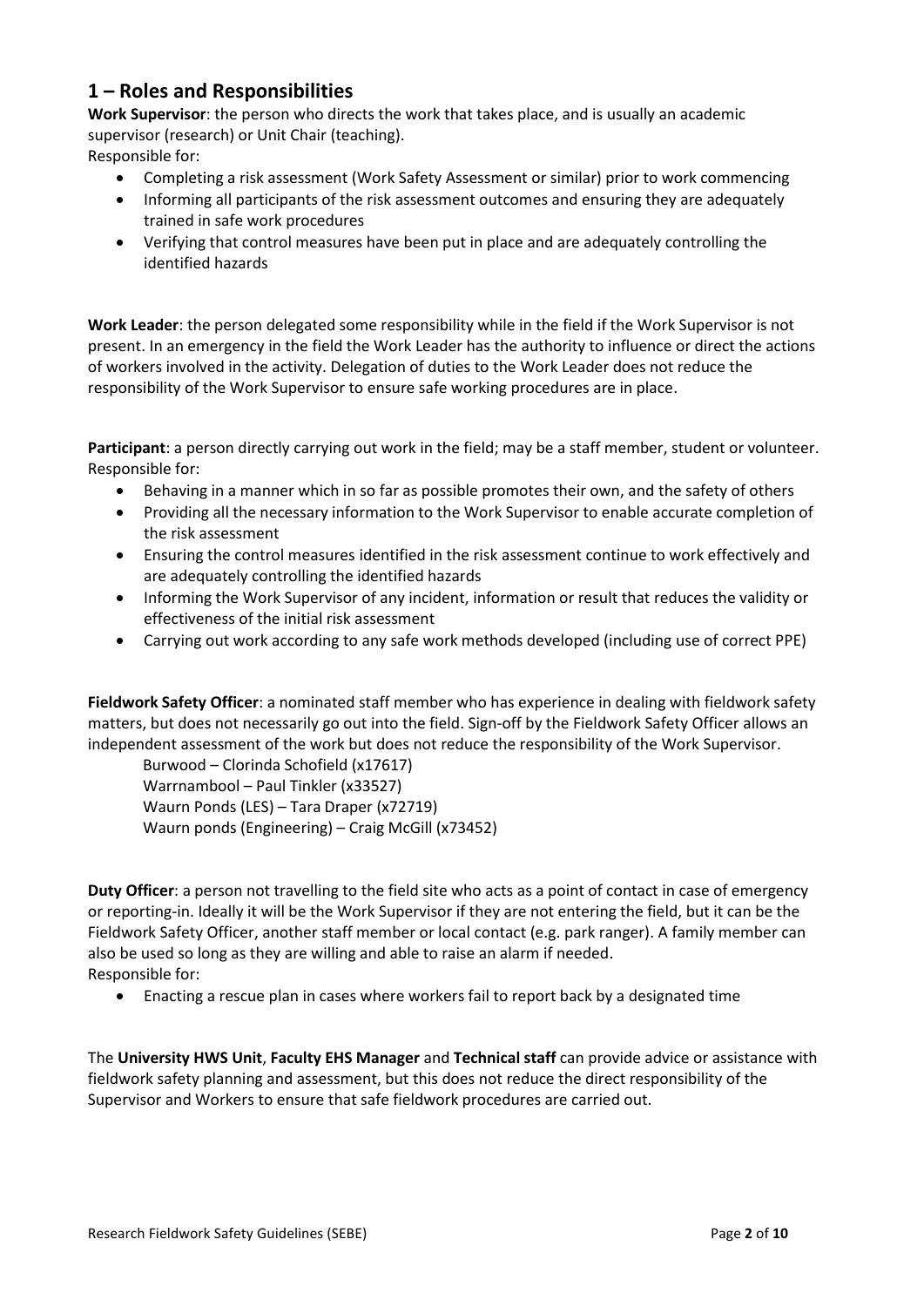# **2 – Fieldwork safety requirements**

# **2.1 Risk assessment (Work Safety Assessment)**

A risk assessment must be undertaken before work commences to document the foreseeable hazards associated with tasks, equipment, materials or location encountered during the field trip. The risk assessment must identify control measures that will be used to lower the identified risks, and emergency plans in place.

SEBE's recommended method of risk assessment is by completing th[e Work Safety Assessment](https://deakin365.sharepoint.com/sites/sebe/hsw/_layouts/15/guestaccess.aspx?docid=14e31b93c355446388c0c4dae00c4e050&authkey=AdQbQ2k_yUGAewh1fZDFCNM) (WSA) Fieldwork. The Work Supervisor and/or Work Leader is responsible for filling in the WSA: it must be signed-off by the Work Supervisor (to show that work is approved) and Fieldwork Safety Officer (to provide an experienced, impartial assessment) before work commences.

When repeat trips are made, a previous WSA can be used as long as the hazards have not changed significantly. If hazards have changed the WSA must be altered to reflect the changes, and re-approved.

See Appendix A for assistance with completing a WSA.

# **2.2 Briefing session & fitness to take part in the trip**

A **briefing session** should be organised to provide participants with logistical and safety arrangements before the commencement of the trip or fieldwork program. If a Duty Officer is to be used they must be made familiar with the details of the trip as well as any Report-in or Emergency Procedures.

The briefing should cover the contents of the risk assessment and other relevant details (especially where diving operations are required) and can be in-person or in written form, and should cover:

- Information about travel arrangements, safety requirements, names of supervisors, accommodation details
- Practical requirements for the work, e.g. clothing, sun screen, insect repellent, sunglasses, footwear, weatherproof coat, water bottle
- Potential hazards that may be encountered and the control measures that must be employed
- Emergency procedures

Participants must be given a chance to raise concerns if they are medically unfit to take part in the work, if they have not already. Completion of the [Off-Campus Activities Questionnaire](https://deakin365.sharepoint.com/sites/sebe/hsw/_layouts/15/guestaccess.aspx?docid=1a3eb2ae6ca2e48949faa1a4ec2f00c15&authkey=AT_PQMPnGk1XGXPMUQLHwY4) (or similar) allows the Work Supervisor or Work Leader to describe the common activities that will take place during the fieldtrip and for the participants to discretely disclose any medical or personal issues they have which would prevent them from completing the activity.

Questionnaire responses should be collated and provided to the Work Leader, and destroyed at the completion of the trip, or the end of work if repeat trips are involved. Use of the Off-Campus Activities Questionnaire is mandatory for undergraduate field work.

*Refer to the Diving Policy and Procedures Manual for diving and snorkelling related fitness requirements.*

## **2.3 Notification of fieldtrip and tracking participants**

Appointment of a Duty Officer is mandatory for work which takes place in/on/near water, overnight, overseas, in remote locations (>30 mins from assistance) or involving undergraduate class trips. It may not be deemed necessary to appoint a Duty Officer for single-day, low-risk research fieldwork.

The Duty Officer does not take part in the fieldwork and acts as a point of contact in case of emergency or reporting-in. The Duty Officer must be provided with details of the trip, including any Report-in or Emergency Procedures. Completing the [Fieldwork notification](https://deakin365.sharepoint.com/sites/sebe/hsw/_layouts/15/guestaccess.aspx?docid=175e84053421e40f885fd3bddad755bdb&authkey=ATSos67lRNfGCpnuvAkzPN0) form will achieve this (see [SEBE Fieldwork](https://deakin365.sharepoint.com/sites/sebe/hsw/SitePages/Fieldwork%20Safety.aspx)  [Safety page\)](https://deakin365.sharepoint.com/sites/sebe/hsw/SitePages/Fieldwork%20Safety.aspx)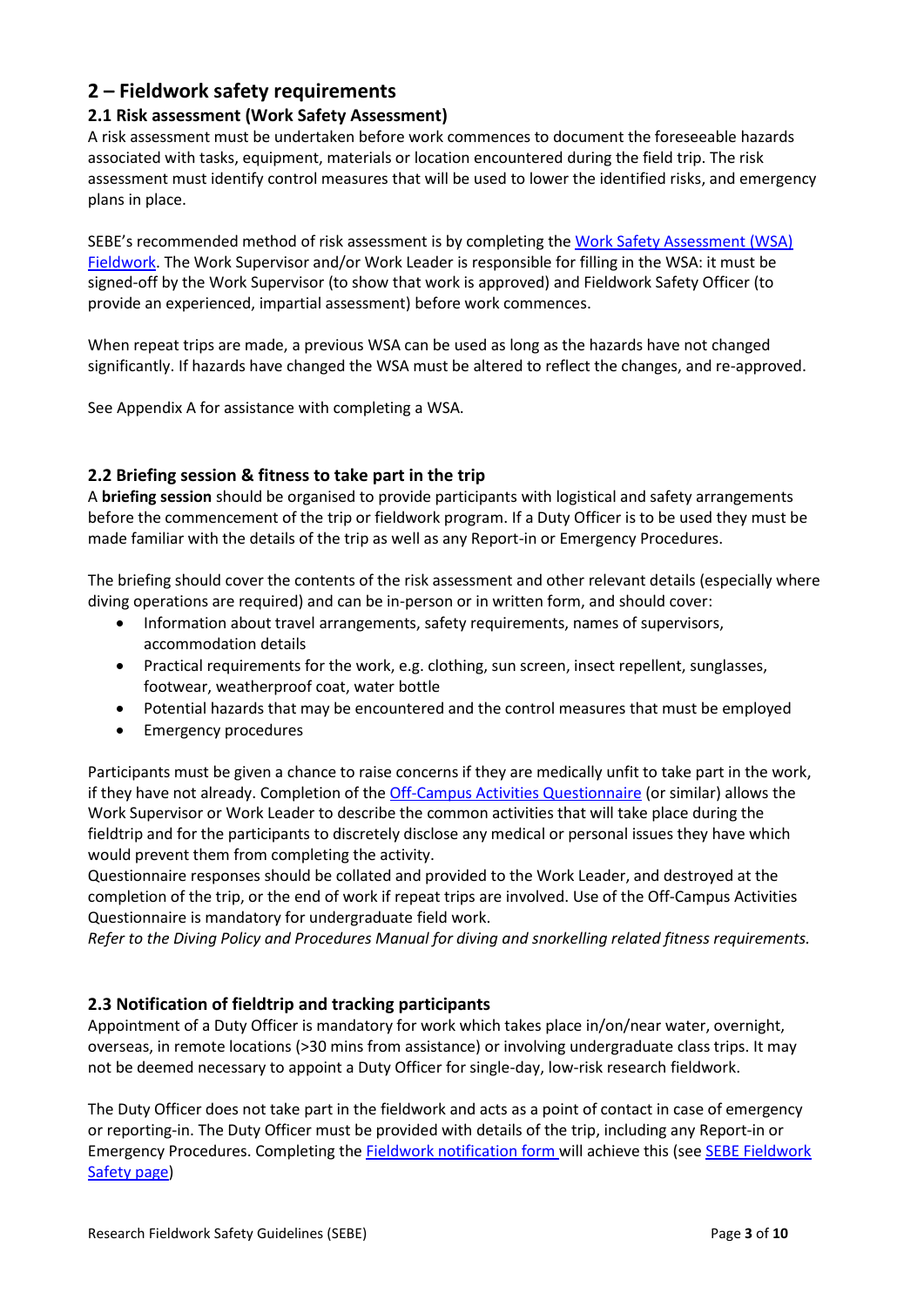# **Appendix A – Completing a Work Safety Assessment**

#### **A.1 Potential hazards to consider for inclusion in a Work Safety Assessment**

Hazards that are reasonably foreseeable need to be identified and recorded, along with specific control measures that will be used to lower the risk.

The following are a sample of hazards that could be encountered, along with specific control measures that could be employed. The Work Supervisor, Work Leader and Participants need to decide if the controls will be adequate to control the risk. The list is not exhaustive, further consideration may need to be given towards the location, materials, equipment and processes as to the likelihood of other hazards being encountered.

| <b>Hazards associated with location</b>                                         |                                                                       |                                                                                   |  |  |  |
|---------------------------------------------------------------------------------|-----------------------------------------------------------------------|-----------------------------------------------------------------------------------|--|--|--|
| Hazard source                                                                   | <b>Potential hazards</b>                                              | Controls measures for consideration                                               |  |  |  |
| Remote location (>30 mins from<br>assistance, outside mobile phone<br>coverage) | Isolation                                                             | Alternate communication methods,<br>Duty officer and Report-back procedure        |  |  |  |
| Extreme weather event                                                           | Blizzard, storm, bushfire,<br>cyclone, flood, etc.                    | Monitor weather forecast                                                          |  |  |  |
| High temperature                                                                | Heat exhaustion, dehydration                                          | Adequate water supply, suitable<br>clothing, shade, rest breaks, avoid<br>alcohol |  |  |  |
| UV exposure                                                                     | Sunburn                                                               | Suitable clothing, sunblock, hat                                                  |  |  |  |
| Low temperature                                                                 | Hypothermia, frostbite                                                | Cold weather gear, stay dry/out of wind                                           |  |  |  |
| Marine/coastal location                                                         | Currents, rips, abnormal waves                                        | Knowledge of conditions, buoyancy<br>aids, second person to watch for waves       |  |  |  |
| Inland waterways                                                                | Tides, loose rocks, slippery<br>surfaces, underwater<br>obstacles     | Knowledge of tides/local conditions,<br>buoyancy aids                             |  |  |  |
| Urban location                                                                  | Vehicles, assault                                                     | Local knowledge, security escort                                                  |  |  |  |
| Work on private land, national park                                             | Security, legal issue                                                 | Duty officer and Report-back<br>procedure, Permits/permissions<br>required        |  |  |  |
| Camping                                                                         | Security, falling branches                                            | Campsite selection                                                                |  |  |  |
| Overnight stay, after-hours work                                                | Security                                                              | Duty officer and Report-back procedure                                            |  |  |  |
| International                                                                   | Security, Unfamiliarity with<br>area/customs, Disease, DVT,<br>Jetlag | Duty officer and Report-back procedure<br>Local contact<br>Vaccination            |  |  |  |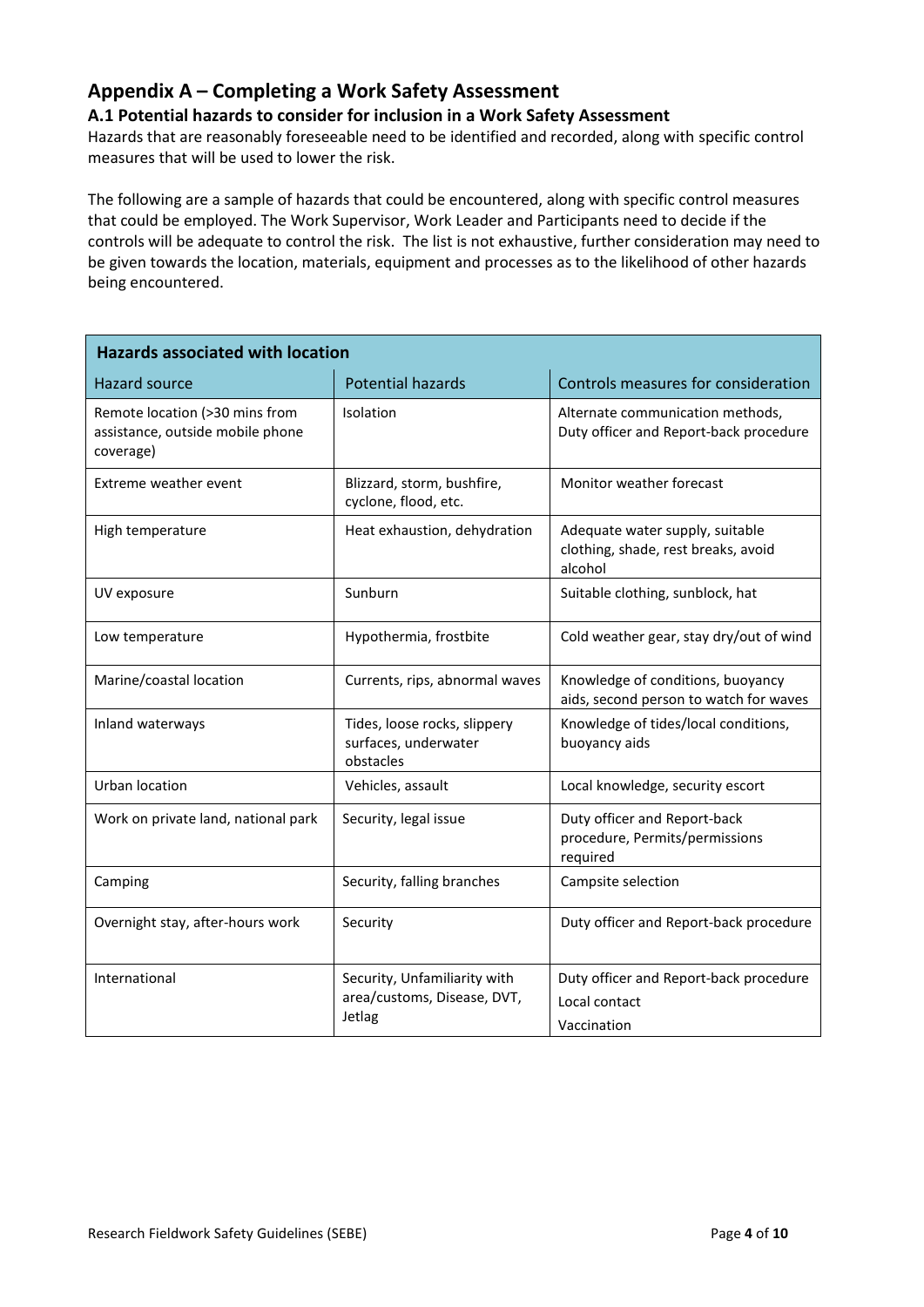| <b>Hazards associated with work tasks</b>                                                        |                                                                                                                                                 |                                                                                                             |  |  |  |
|--------------------------------------------------------------------------------------------------|-------------------------------------------------------------------------------------------------------------------------------------------------|-------------------------------------------------------------------------------------------------------------|--|--|--|
| <b>Hazard source</b>                                                                             | <b>Potential hazards</b>                                                                                                                        | Control measures for<br>consideration                                                                       |  |  |  |
| Microbiological material                                                                         | Tetanus, malaria, cholera, typhoid                                                                                                              | Vaccination, PPE, hygiene                                                                                   |  |  |  |
| Water-borne infection                                                                            | Wound infection                                                                                                                                 | Suitable clothing, hygiene, first<br>aid, vaccination                                                       |  |  |  |
| Mechanical (machinery, plant,<br>tools, equipment)                                               | Entanglement, trapping, crushing                                                                                                                | Completion of Plant WSA,<br>guarding, training, maintenance                                                 |  |  |  |
| Electrical (generators,<br>equipment)                                                            | Shock, fire                                                                                                                                     | Correct use, guarding, training,<br>maintenance, portable RCD                                               |  |  |  |
| <b>Boating</b>                                                                                   | Boat accident<br>Drowning<br>Stranding                                                                                                          | Recreational boating licence<br>Accredited boat use course<br>Deakin Safe Boating Procedures                |  |  |  |
| Boating, Diving, snorkelling                                                                     | Drowning, Bends                                                                                                                                 | Refer to Diving and Boating<br>Procedures                                                                   |  |  |  |
| Sample collection, netting, use of<br>waders                                                     | Drowning, slippery surfaces, manual<br>handling                                                                                                 | Training, safe work procedures                                                                              |  |  |  |
| Working at heights                                                                               | Falls                                                                                                                                           | Harness, safety ropes, training,<br>permit to work                                                          |  |  |  |
| <b>Confined Spaces</b>                                                                           | Asphyxiation                                                                                                                                    | Training, Permit to work                                                                                    |  |  |  |
| Off-road driving                                                                                 | Vehicle accident                                                                                                                                | Accredited 4wd training<br>2 drivers per vehicle                                                            |  |  |  |
| Towing                                                                                           | Vehicle accident                                                                                                                                | Accredited trailer-towing course                                                                            |  |  |  |
| Pedestrian and Vehicle<br>interaction                                                            | Struck by or crushed by vehicle                                                                                                                 | Training, PPE, traffic management                                                                           |  |  |  |
| Lone work                                                                                        | Isolation                                                                                                                                       | Communication, Duty officer and<br>report-back procedure, regular<br>roll-calls                             |  |  |  |
| Hazardous materials (chemicals<br>other than ethanol, biological,<br>radiation, plant/equipment) | Various                                                                                                                                         | Completion of appropriate Work<br>Safety Assessment, MSDS, PPE                                              |  |  |  |
| Use of specialist equipment (e.g.<br>net cannon)                                                 | Injury                                                                                                                                          | Training, permits, safe work<br>procedures                                                                  |  |  |  |
| Health                                                                                           | Pre-existing condition, food allergies,<br>lack of fitness                                                                                      | Health declaration, special<br>arrangements                                                                 |  |  |  |
| Preparation of food                                                                              | Food poisoning                                                                                                                                  | Food-handling procedures                                                                                    |  |  |  |
| Behaviour                                                                                        | Negative or disrespectful interactions<br>that do not engender the university's<br>commitments to an equitable work and<br>learning environment | Knowledge of group members,<br>respect for other people/cultures,<br>compliance with leader<br>instructions |  |  |  |
| <b>Building sites</b>                                                                            | Accident                                                                                                                                        | Permissions, training, supervision                                                                          |  |  |  |
| <b>Manual handling</b>                                                                           | Injury                                                                                                                                          | Training, safe work procedures,<br>mechanical aids/trolleys                                                 |  |  |  |
| Animal handling (alive or dead)                                                                  | Injury<br>Infection                                                                                                                             | Animal handling training<br>Animal Ethics application                                                       |  |  |  |
| Venomous animals                                                                                 | Bite, exposure                                                                                                                                  | Safe work plan<br>First aid plan                                                                            |  |  |  |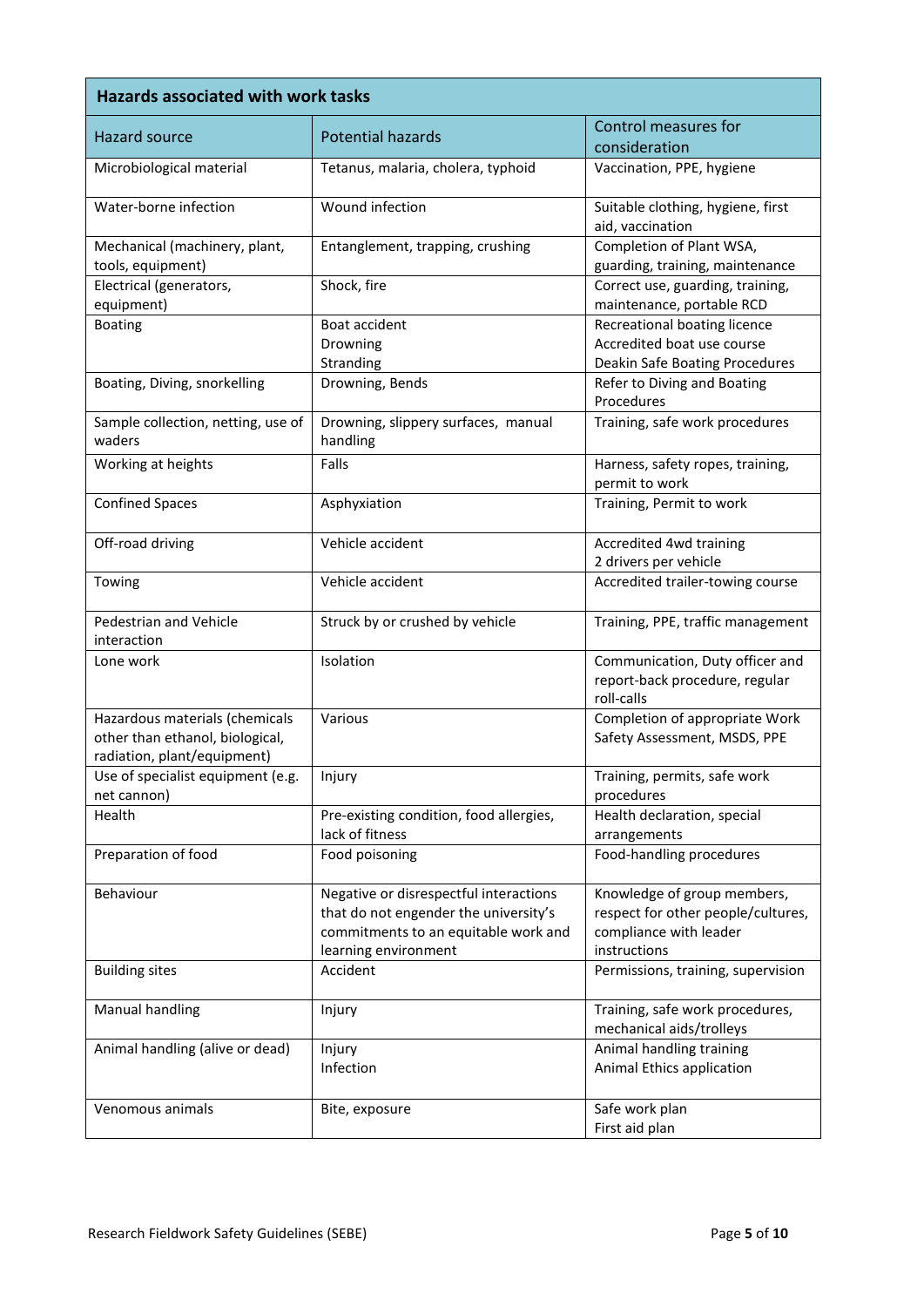## **A.2 Emergency procedures**

Emergency procedures should describe the course of action to be taken in case of incidents which have the potential to be serious. They must be part of the trip briefing and known by all participants. An emergency procedure may be initiated by the Work Leader or other participants in case of an incident in the field, or the Duty Officer on campus in case of a failure to report back.

#### A **Report-back procedure** must be developed:

- where there is the possibility of getting lost
- work is taking place in a hazardous location
- where work is overseas

The Report-back procedure should clearly define the times and method (phone call, email, etc.) that contact will be made to verify that the working party remain safe. The **Failure to report procedure** clearly defines the course of action to be taken by the Duty Officer when contact does not take place. [Fieldwork notification](https://deakin365.sharepoint.com/sites/sebe/hsw/_layouts/15/guestaccess.aspx?docid=175e84053421e40f885fd3bddad755bdb&authkey=ATSos67lRNfGCpnuvAkzPN0) form provides an example of these procedures.

Other potential **Emergency Procedures** to consider:

- Injury or accident to participants, Work Leader or driver
- Separation from the group
- Failure to report back or meet at a designated time
- Snake/animal bite
- Vehicle accident
- Pre-notified medical condition

Considerations when developing Emergency procedures:

- A reliable contact method (consider mobile phone reception, possibility of dead battery, etc.)
- Availability of First Aid Officers and Kits [\(University Field Trip First Aid Guidelines\)](http://www.deakin.edu.au/__data/assets/pdf_file/0020/228611/field-trip-first-aid-guidelines.pdf)
- Pre-determined meeting point in case of separation
- Location of medical assistance (how close is the nearest hospital, and how long will it take an ambulance to arrive)
- How emergency responder will reach injured party if ambulance cannot gain access
- Location of nearby police or responsible authority (park ranger, etc.)
- Contact details of local consulate (international travel)

See Appendix D for example emergency procedures from the Deakin University Safety Management System for Research Vessel, *Yolla*.

## **A.3 WSA Approval**

It is important that Work Safety Assessments are approved before work commences. The Work Supervisor sign-off shows that the description of work is accurate and that adequate controls, training and supervision will be provided. The Fieldwork Safety Officer provides an impartial, experienced view of the planned work. Approval by the Fieldwork Safety Officer also shows that the activity is schoolapproved work, and is thus covered under WorkCover insurance. In cases where work is high-risk the Plan may be forwarded to the Head of School for approval, at the discretion of the Fieldwork Safety Officer.

## **A.4 Other considerations (alphabetical)**

#### **Accident reporting**

All accidents or incidents must be reported: [accident and hazard reporting](http://www.deakin.edu.au/life-at-deakin/health-wellbeing-safety/occupational-health-and-safety/accident-and-hazard-reporting)

## **Boating, Diving and Snorkelling for research**

The Faculty has clearly defined procedures which must be followed when boating, diving or snorkelling for fieldwork.

Contact [Paul Tinkler](mailto:paul.tinkler@deakin.edu.au) (x33527) for more detail.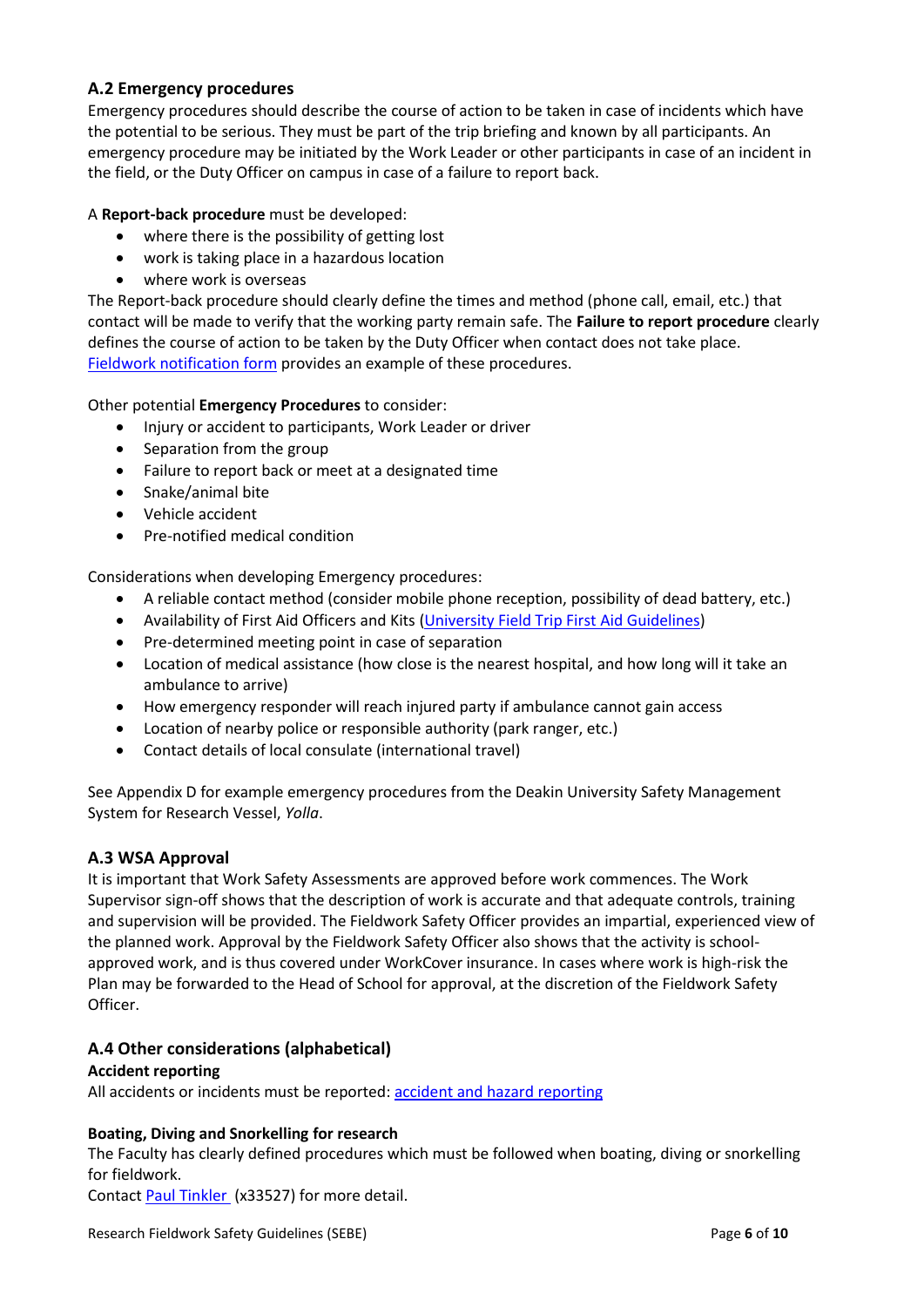#### **Communication methods**

Consider the most effective and reliable method of communication to be used while in the field. Options include:

- Mobile phones (consider charging and reception issues)
- CB radio
- VHF radio
- Satellite phone
- Marine radio
- **•** FPIRR
- Flares
- Satellite tracking
- GPS navigation
- Spot trackers

#### **Food handling safety**

(From University of Queensland fieldwork guidelines)

When fieldwork involves extended stays, the Supervisor must ensure that participants are provided with hygienic and wholesome food. Food must be prepared in as hygienic a manner as is practicable as gastrointestinal illness could incapacitate a whole group of participants. The following points should be observed:

- Hands must be washed or cleansed before touching food or after using the toilet.
- All food items must be prepared hygienically, using clean hands and utensils.
- A supply of potable water must be obtained. If necessary, the water should be sterilised by boiling, filtration or use of tablets. Always assume stream and river waters are unsafe, even in wilderness areas. Expedition members should drink enough to be able to pass clear urine rather than yellow.
- People with skin (on hands), nose, throat or bowel trouble should not prepare food.
- Cuts and sores should be covered with waterproof dressings.
- People preparing food must, as far as is reasonably practicable, be clean and wear clean clothing.
- Smoking, coughing, or sneezing over food must be avoided.
- Food preparation areas must be kept as clean as is reasonably practicable.
- Food must be kept clean and covered to prevent contamination by dust, insects etc. It should be kept cool (below 5 degrees Celsius) or hot (above 70 degrees Celsius).
- Pre-prepared foods should be wrapped tightly or protected in sealed containers before packing them in a cooler. Raw meats should be placed at the bottom of the cooler and ready-to-eat items above.
- The practice of cooking food for consumption one day ahead should be avoided. Otherwise cooked food must be cooled as quickly as possible and refrigerated within 2 hours. If served hot, it must be thoroughly reheated.
- Lids must be kept on dustbins and waste food disposed of carefully, promptly and regularly.
- Do not leave food uncovered prior to serving.
- Cooking stoves must be of safe construction, operated safely, maintained in a safe condition, and sited so as to minimise any fire risk. Solid fuel stoves are safer than gas or liquid fuel stoves. Gas cylinders should be changed in the open air.
- Care must be taken to avoid burns and scalds.

#### **Hazardous materials – chemical, biological, radiation or plant**

If hazardous materials are to be used a Work Safety Assessment form must be completed. See [Research and work safety assessment.](http://www.deakin.edu.au/life-at-deakin/health-wellbeing-safety/occupational-health-and-safety/safe-work-practices/project-safety-plans)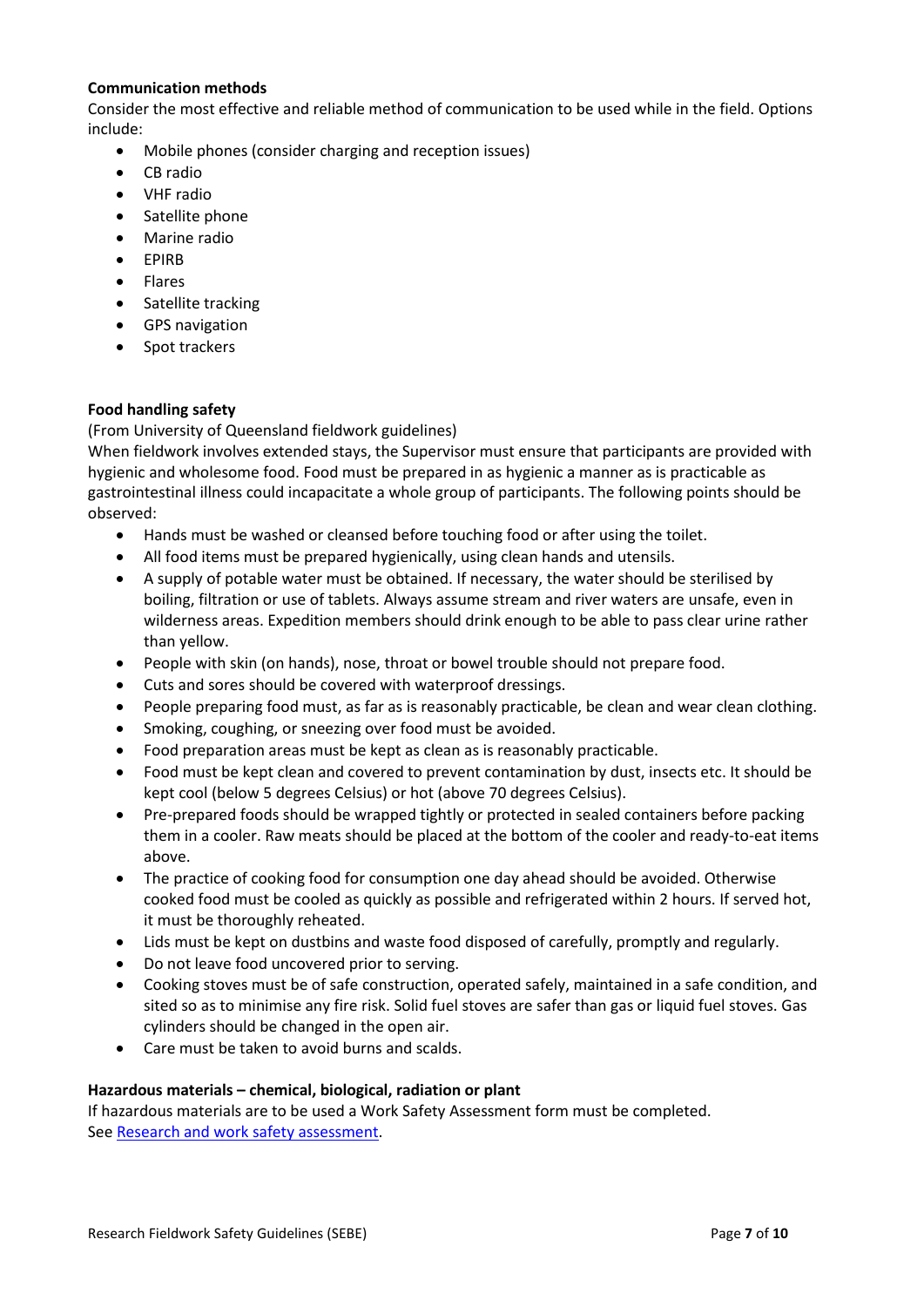## **Manual handling assessments and training**

Hazards from manual handling are likely to occur when undertaking work in the field, and may result from lifting or moving heavy equipment, or from repeat movements.

Any manual handling issues need to be identified and assessed (Is the task mandatory? Can it be done differently?). Any hazardous manual handling that remains after an assessment needs to be covered in training for all participants.

Advice and assessment forms are available in the University OHS Manual: [Manual handling & ergonomics](http://www.deakin.edu.au/life-at-deakin/health-wellbeing-safety/occupational-health-and-safety/ohs-manual/ergonomics-and-manual-handling)

#### **Private vehicles**

University vehicles should be used for all fieldwork trips wherever possible. Private vehicles cannot be used without approval from the Work Supervisor.

Refer to: SEBE [> Fleet cars and intercampus travel](https://wiki.deakin.edu.au/display/SEBE/Fleet+cars+and+intercampus+travel) > Use of University Vehicle Guidelines

#### **Towing and off-road 4-wheel drive use**

Completion of an accredited training course is mandatory before towing a trailer/boat or using a 4-wheel drive vehicle in 4-wheel drive mode.

#### **Transport safety considerations**

(From Vicroads 'Plan your drive and stay alive' brochure, 1992). Planning the trip:

- Start a long trip in the morning, after a good night's sleep.
- Plan to drive at times you are normally awake; avoid driving late at night and very early in the morning.
- Plan time for rest breaks and to stop and rest overnight on long trips.
- Don't travel for a total of more than 8-10 hours in any one day.
- Don't plan long drives after unbroken periods of work (more than 5 hours without a break).
- Avoid alcohol and medication that may cause drowsiness (check with your doctor) before and during the trip. A zero blood-alcohol must be adhered to for drivers of University vehicles.

#### On the trip:

- Take regular breaks (at least every 2 hours). Get out of the car and walk around for a while.
- Take a power nap if drowsy.
- Share the driving when you can.
- Eat properly not too much and not too little; don't drink any alcohol during rest breaks.
- If you feel tired and sleepy, find a suitable place to stop and sleep as soon as possible.
- If driving at dusk/night be aware of the presence of animals on the roads.

#### **Vaccination**

Vaccination may be required depending on the location where work will take place (e.g. internationally) or the materials that will be worked with (e.g. sewage contact- typhoid & hepatitis). The following link provides a guide as to what may be required, in consultation with a doctor. [http://www.health.gov.au/internet/immunise/publishing.nsf/content/handbook-home](http://www.health.gov.au/internet/immunise/publishing.nsf/Content/Handbook10-home)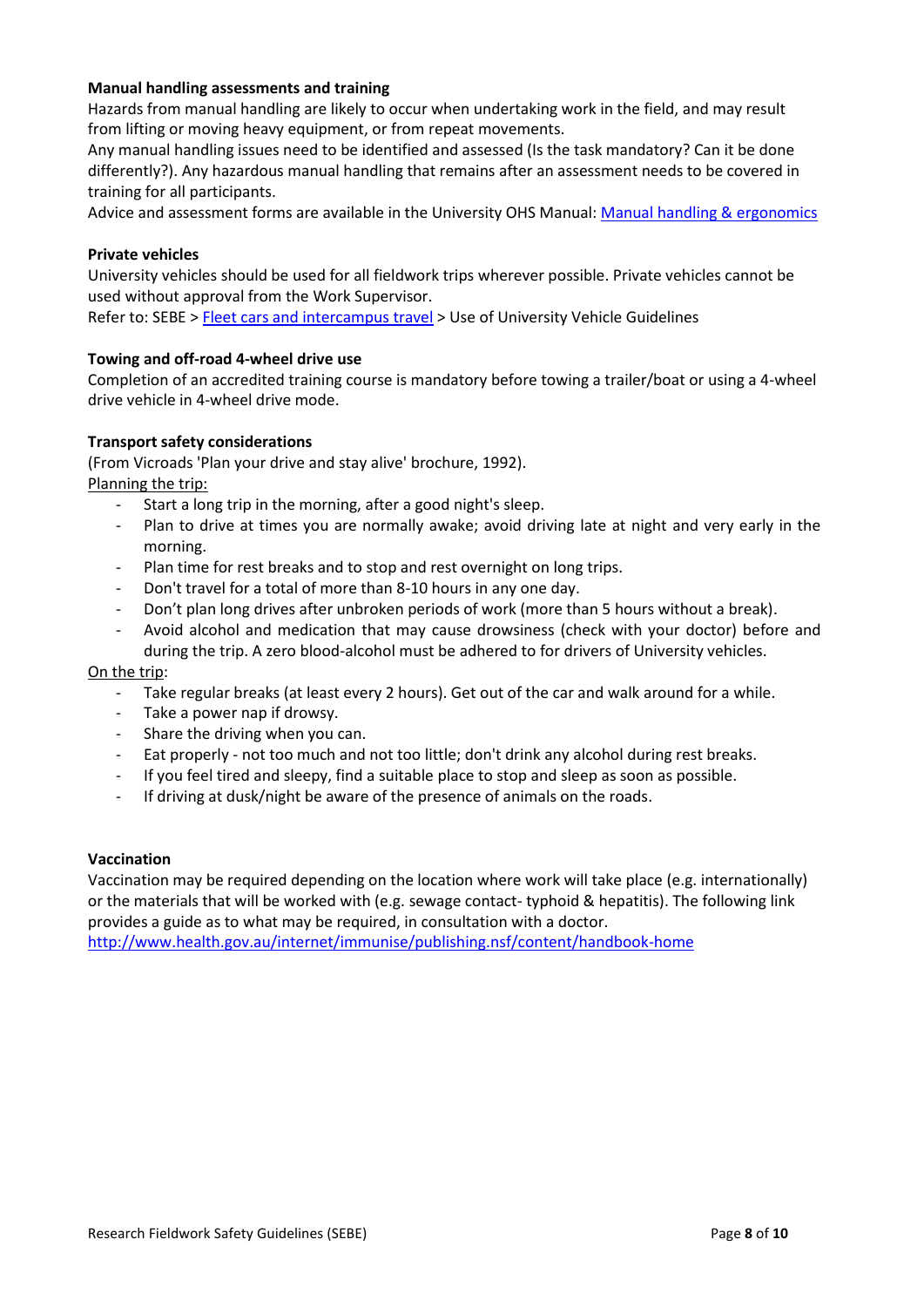# **Appendix B - International Fieldwork and Insurance**

# **Booking International Travel**

The faculty follows the Deakin travel process requirements, for details see [SEBE Travel](https://wiki.deakin.edu.au/display/SEBE/Travel)

# **Additional considerations for international fieldwork planning**

- Local climate (humidity, altitude, weather, etc.)
- Unfamiliarity with area/local customs
- Food, mosquito and water-borne disease (e.g. malaria)
- Personal security due to terrorism or civil unrest
- Deep Vein Thrombosis and jetlag from long flights

## **Government Resources**

The Department of Foreign Affairs and Trade (DFAT) provides travel advice for countries or regions based on threats to personal security: http://smartraveller.gov.au/

When planning international travel this advice should be consulted, and the following precautions considered:

- *Level 1: Exercise normal safety precautions* or *Level 2: Exercise a high degree of caution* the work can be conducted following careful implementation of appropriate risk control measures outlined in the WSA.
- *Level 3: Reconsider your need to travel* the work should not be conducted unless a high level of risk control can be demonstrated with minimal chance of failure. The WSA will require special consideration and usually approval by the Head of School.
- *Level 4: Do not to travel* the travel should not take place.

All travellers should register their travel plans with DFAT so that they can be quickly located in case of an incident: <https://orao.dfat.gov.au/pages/userlogin.aspx?ReturnUrl=/pages/secured/default.aspx>

# **WorkCover and Insurance**

Staff undertaking University-approved business within Australia are covered under normal workers' compensation (WorkCover). For international work, advice should be sought from the [Human Resources](http://www.deakin.edu.au/about-deakin/administrative-divisions/human-resources/about-us)  [Division](http://www.deakin.edu.au/about-deakin/administrative-divisions/human-resources/about-us) regarding WorkCover and other Workers' Compensation cover. For example, WorkCover may apply for stays up to 6 months, however if the travel is a formal arrangement with work performed and paid for by another organisation, local Workers' Compensation arrangements may apply. Travel Insurance and other advice is available from the [Financial Services Division.](https://wiki.deakin.edu.au/display/staff/Staff+Travel)

Students undertaking field trips, fieldwork and excursions are covered under University Insurance. See [Insurance for students](https://www.deakin.edu.au/about-deakin/administrative-divisions/corporate-finance/insurance)

Alternatively contact the University Insurance Officer[s Meiring Gouws](mailto:meiring.gouws@deakin.edu.au) (x68052) or [Sandra Primmer](mailto:sandra.primmer@deakin.edu.au) (x33121).